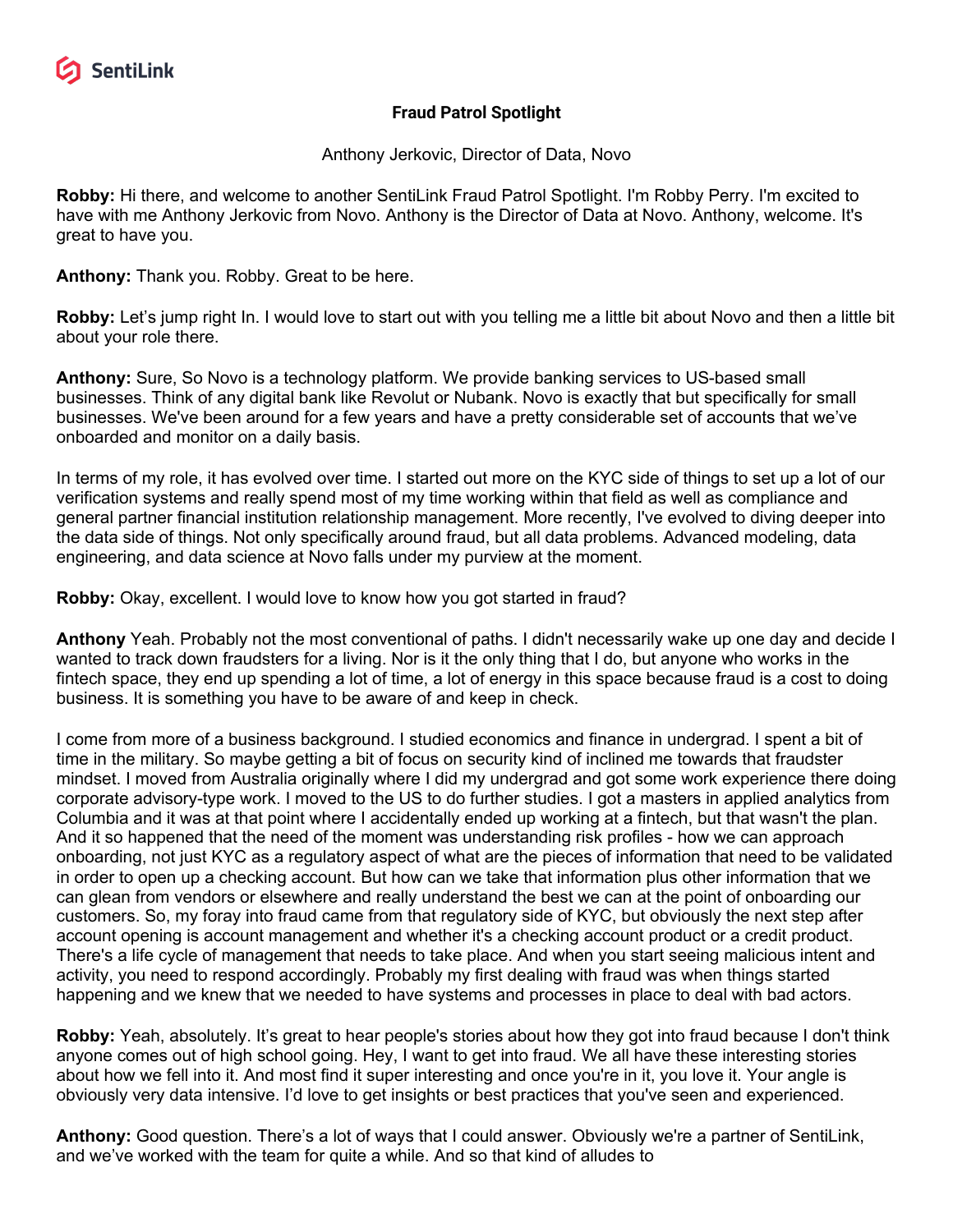## **SentiLink**

the point that tackling all the problems on your own is ambitious right? It's possible. You don't need to work with vendors, but having a consortium view, a more global view that comes from someone familiar with the space and working with other existing financial institutions - that gives you an ability to understand fraud a bit better. I wouldn't say that having an endless list of vendors is the answer either.

There's a lot of "Secret Sauce" in what you do and whatever it is you're building that you rely on and need to invest in. The great data problem of the last and the upcoming decade is the gold mines that people are sitting on - whether it's front end or back-end data that's being collected as people interact with your platform. It can tell you a lot about who your customer is. That's what it all comes down to is understanding who it is you're dealing with. The person that you think is on the other side of the screen.

**Robby:** Yeah, absolutely. I couldn't agree with you more. That's one of the things that I've always enjoyed about the fraud world is the benefit from sharing information and that most folks can be fairly open to it. We all are fighting the same fight to a certain extent and there's a lot of power and opportunity when you come together to do that. So you mentioned Novo is in the business realm. What are some of the types of fraud that you typically see?

**Anthony:** There are lots of different types coming through the platform, but what's important to note is, particularly in the post COVID-era where digitalization for every company, but particularly Financial Services was really forced. That was a sticking point for some people pre-COVID. Hey, do I really want to have a bank account and get banking services from an online platform where I can't physically go into the branch?

What's important to know is that first party fraud still occurred at physical bank branches where people signed up for accounts in person. What I'm driving at here is that the types of fraud are the same as what you would have in any financial institution. You'd have your instances of bust out, essentially underwriting individuals who they are who they say they are, but they end up doing something which is going to cause an exposure on the system.

Oftentimes underwriting that risk can be difficult because it's very much situation driven. That person may have bad debts. They may have a personal situation that forces them to that point where they commit fraud. So, it's not necessarily friendly fraud, but it's not necessarily a bank robber who's looking for ways to penetrate the system. They found an opening, they had a problem they needed to solve, so they did that.

Separate from those types of examples, synthetic is like the great unknown in the space. Whether you're talking to banks or fintechs, synthetic fraud and orchestrated fraud rings are things that keep people up at night. It's something people want to understand better. It requires continuing investment into the space so that we can combat this type of vector. The third one I would mention is the social engineering side of things. They're probably a professional fraudster, and they know exactly what they're doing. They're getting people to sign up for something to receive or send payments and take a cut and not realizing that they're part of a broader orchestration. So, you see all these types of vectors and each of them needs a different strategy to mitigate.

**Robby:** It sounds like you're seeing a little bit of everything. Do you have a craziest or maybe the most impressive fraud case that you've seen so far?

**Anthony:** Yeah, the PPP program during covid. It's common knowledge the extent to which that was attempted to be exploited. We know that there are large sums of funds that were paid from the US government to fraudsters whether they were onshore or offshore. We've seen examples of both. That was everything from people that had a business that forged some documentation to the Lakers getting a PPP payment and getting it reversed because it looked bad from a PR standpoint through to this broad organization, social engineering. If you're able to look broader especially in chat rooms in the dark web, there were a plethora of advice and guides out there to exploit (PPP fraud). That was really eye-opening.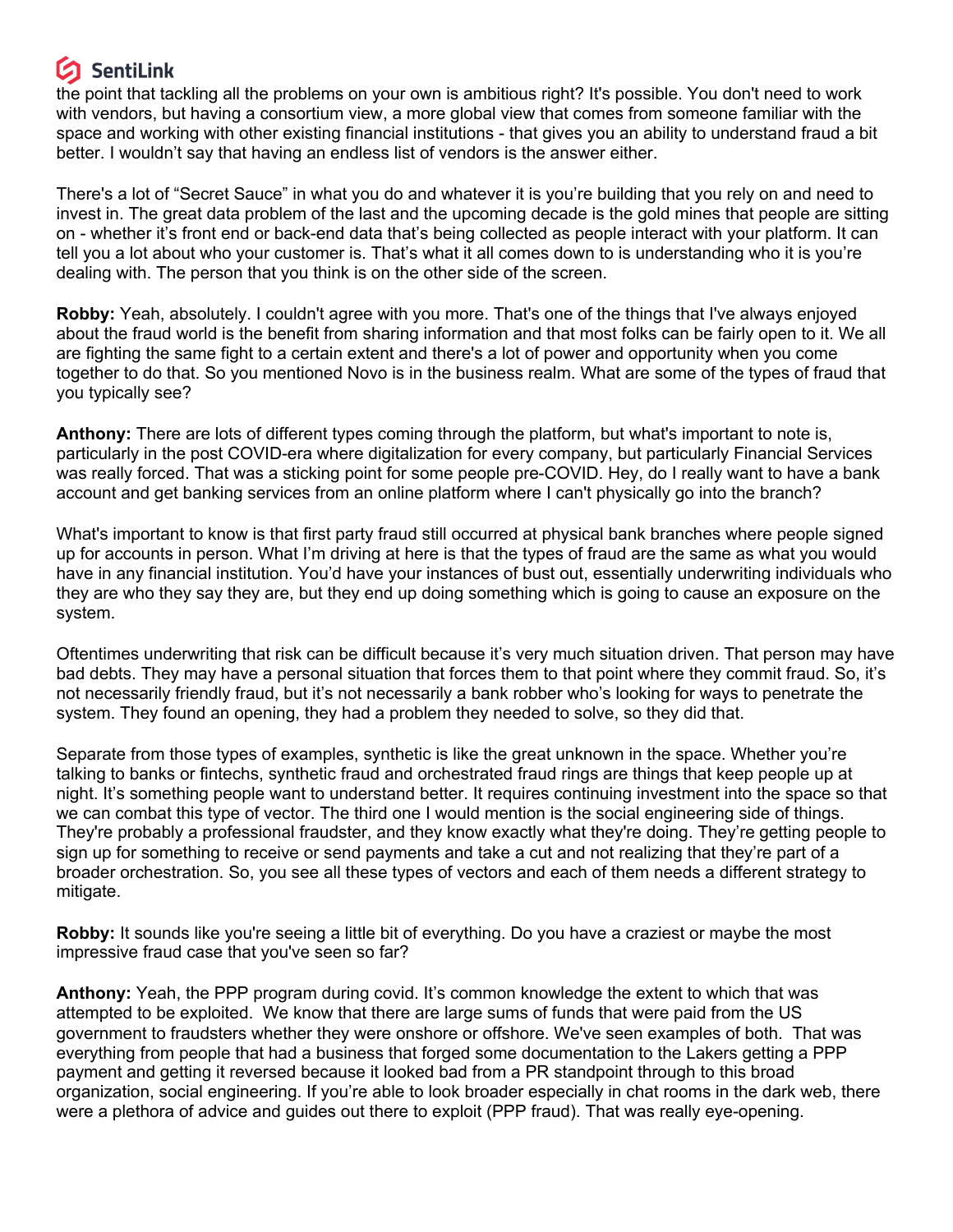## **SentiLink**

I know personally so many businesses that really benefited (from PPP) or were really in a tough spot. They could make rent or payroll because of PPP. By and large it was a positive but certainly on the fraud side a lot of learning. I know even SentiLink, you guys came out with additional models purely based on the kind of things you saw there as well.

**Robby:** I'm glad you brought up. The COVID relief that came through during that time, it was a double-edged sword. You had so many folks, small business owners that really needed some help and relief, but at the same time, fraudsters found a way to take advantage of the money being handed out.

I'd also like to know what's one of your proudest accomplishments?

**Anthony:** Just seeing what we've been able to achieve. When I joined Novo, we had zero accounts. I've seen that grow to over 200,000. I've seen spikes and troughs. I've seen the progression and being able to from day one be there as the MVP architect, bolstering the team bring on more experience really improving the systems and also building out all the operations - creating a platform and funnel that aims towards lowest friction as possible but greatest security that we can have. To think you can stop all bad actors before they get onto the platform is simply impossible. I mentioned the cost of doing business with fraud. I'm proud of the way that we've matured as an organization to understand that. Today we have a lot of measures in place that allow solid businesses and good actors in the market get access to the financial services they need but also in a way that's economically sustainable for us. We're not just opening the doors and putting ourselves at risk.

**Robby:** That's definitely something to be proud about, being able to see it from the ground up.

What predictions do you have on how fraud will evolve over the next year?

**Anthony:** I'm very bullish on management and behavioral analytics. I really believe that's the key to understanding who it is that you're dealing with and whether or not they're a bad actor. As important as verification is, ongoing monitoring and reinforcement learning around that is going to be a game changer. I guess that's more of the solution side. In terms of the problem, you can look at the macro market at the moment. I just watched a video of Jamie Dimon referring to the next 12 months as a hurricane! With that brings economic hardship, and necessity and fraud. People bend their ethics and if you're looking at fintech where it's digital, it's faceless, potentially people feel very differently about committing some kind of fraud compared to sticking up a bank. I can imagine seeing more opportunistic fraud. More social engineering. That's not going away anytime soon. The way we combat that is doubling down on the analytics front. You really need to understand your core data and have the systems and processes and the tech stack in place to leverage it so you can see how things are changing over time and not retroactively - not have to call someone up and ask, "can you help us understand why X, Y, and Z is happening."

**Robby:** It is interesting to hear Jamie Dimon describe the next year as a hurricane. There will be some ups and downs. Fraud always seems to flourish in financial difficulty.

I'd love to know a little bit more about you Anthony. What are some things that you do for fun?

**Anthony:** I love the outdoors. So, anything involving the water like scuba diving and wakeboarding. That's right up my alley and otherwise reading is one of those things that I wish I did more of. I'm into military history and philosophy. I also can't say no to a good glass of wine and a nice dinner somewhere.

**Robby:** Okay. Well, very good. Do you have a favorite, place to do some snorkeling or something like that for you?

**Anthony**: Most people would say Great Barrier Reef. I've actually never been diving there. But I'm from Western Australia. There's a place called Ningaloo Reef and it's not a barrier. It's what is called a fringing reef. So, it's closer to shore. It's the largest or 2nd largest one in the world and you can essentially walk off the